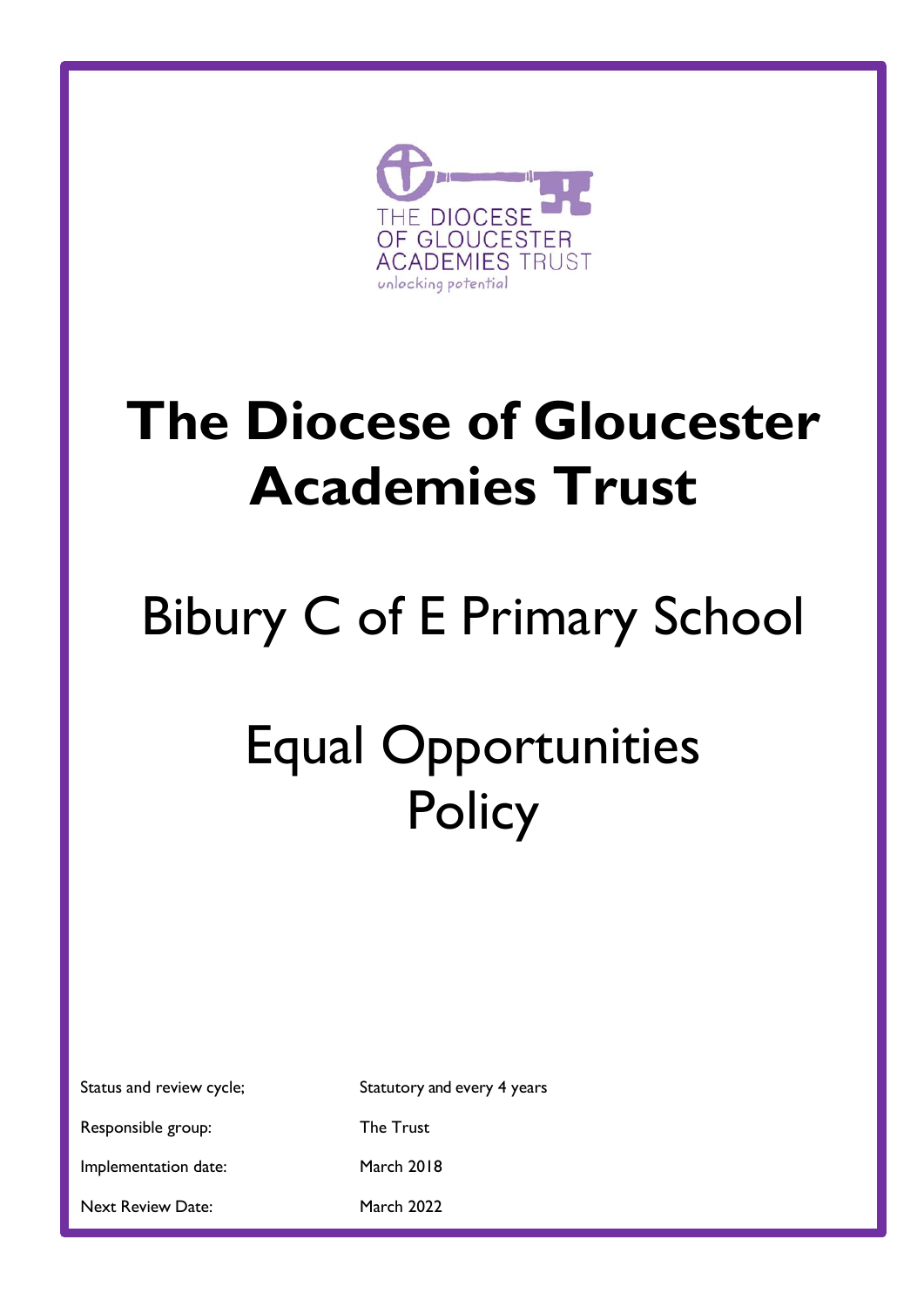#### **1. Policy statement**

The Diocese of Gloucester Academies Trust is committed to promoting equality of opportunity for all staff and job applicants. We aim to create a working environment in which all individuals are able to make best use of their skills, free from discrimination or harassment, and in which all decisions are based on merit.

We do not discriminate against staff on the basis of age, disability, gender reassignment, marital or civil partner status, pregnancy or maternity, race, colour, nationality, ethnic or national origin, religion or belief, sex or sexual orientation in line with the Equality Act 2010.

The principles of non-discrimination and equality of opportunity also apply to the way in which staff treat students, parents, governors, third party organisations and former staff members.

All staff have a duty to act in accordance with this policy and treat colleagues with dignity at all times, and not to discriminate against or harass other members of staff, regardless of their status.

This policy does not form part of any employee's contract of employment and may be amended at any time.

#### **2. Who is covered by the policy?**

This policy covers all individuals working at all levels and grades, including members of the senior leadership team, teachers, teaching assistants, learning mentors, support staff, trainees, home workers, part-time and fixed-term employees, volunteers, interns, casual workers and agency staff (collectively referred to as **staff** in this policy).

#### **3. Who is responsible for this policy?**

Our Board of Trustees (the Board) has overall responsibility for the effective operation of this policy and for ensuring compliance with discrimination law. Day-to-day operational responsibility, including regular review of this policy, has been delegated to the CEO.

All members of the senior leadership team within the Academy must set an appropriate standard of behaviour, lead by example and ensure that those they manage adhere to the policy and promote our aims and objectives with regard to equal opportunities. Managers will be given appropriate training on equal opportunities awareness and equal opportunities recruitment and selection best practice. The CEO has overall responsibility for equal opportunities training.

If you are involved in management or recruitment, or if you have any questions about the content or application of this policy, you should contact the CEO.

#### **4. Scope and purpose of the policy**

This policy applies to all aspects of our relationship with staff and to relations between staff members at all levels. This includes job advertisements, recruitment and selection, training and development, opportunities for promotion, conditions of service, pay and benefits, conduct at work, disciplinary and grievance procedures, and termination of employment.

We will take appropriate steps to accommodate the requirements of different religions, cultures, and domestic responsibilities. Please refer to the Trust's Flexible Working Policy.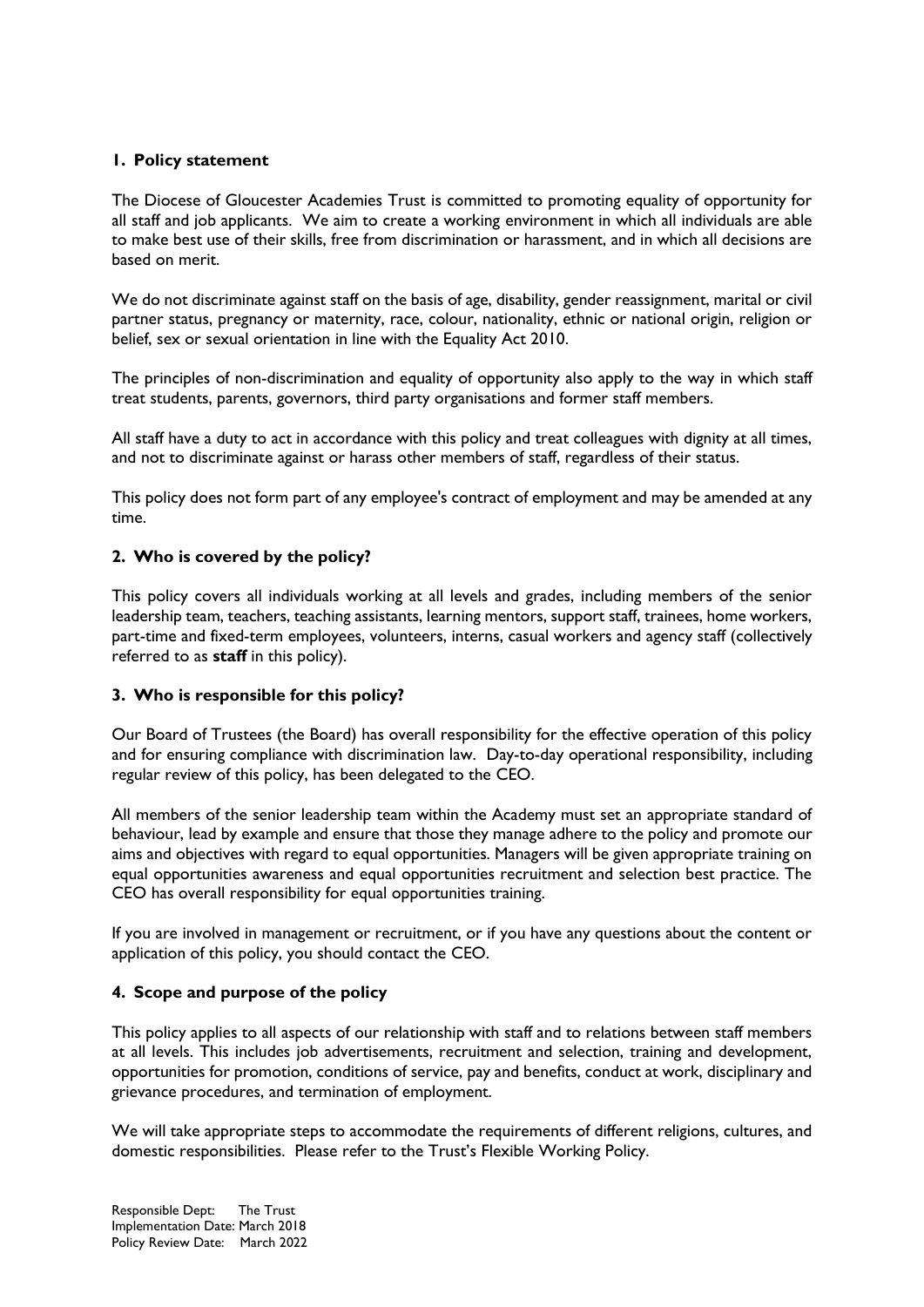#### **5. Forms of discrimination**

Discrimination by or against an employee is generally prohibited unless there is a specific legal exemption. Discrimination may be direct or indirect and it may occur intentionally or unintentionally.

Direct discrimination occurs where someone is treated less favourably because of one or more of the protected characteristics set out above. For example, rejecting an applicant on the grounds of their race because they would not "fit in" would be direct discrimination.

Indirect discrimination occurs where someone is disadvantaged by an unjustified provision, criterion or practice that also puts other people with the same protected characteristic at a particular disadvantage. For example, a requirement to work full time puts women at a particular disadvantage because they generally have greater childcare commitments than men. Such a requirement will need to be objectively justified.

Harassment related to any of the protected characteristics is prohibited. Harassment is unwanted conduct that has the purpose or effect of violating someone's dignity, or creating an intimidating, hostile, degrading, humiliating or offensive environment for them.

Victimisation is also prohibited. This is less favourable treatment of someone who has complained or given information about discrimination or harassment, or supported someone else's complaint.

#### **6. Recruitment and selection**

We aim to ensure that no job applicant suffers discrimination because of any of the protected characteristics above. Our recruitment procedures are reviewed regularly to ensure that individuals are treated on the basis of their relevant merits and abilities. Job selection criteria are regularly reviewed to ensure that they are relevant to the job and are not disproportionate. Short listing of applicants will be done by more than one person wherever possible.

Job advertisements will avoid stereotyping or using wording that may discourage groups with a particular protected characteristic from applying. We take steps to ensure that our vacancies are advertised to a diverse labour market.

Applicants will not be asked about health or disability before a job offer is made. There are limited exceptions which will only be used with the HR's approval. For example:

- Questions necessary to establish if an applicant can perform an intrinsic part of the job (subject to any reasonable adjustments).
- **•** Questions to establish if an applicant is fit to attend an assessment or any reasonable adjustments that may be needed at interview or assessment.
- **Positive action to recruit disabled persons.**
- **Equal opportunities monitoring (which will not form part of the decision-making process).**

Applicants will not be asked about past or current pregnancy or future intentions related to pregnancy. Applicants will not be asked about matters concerning age, race, religion or belief, sexual orientation, or gender reassignment without the approval of the CEO (who will first consider whether such matters are relevant and may lawfully be taken into account).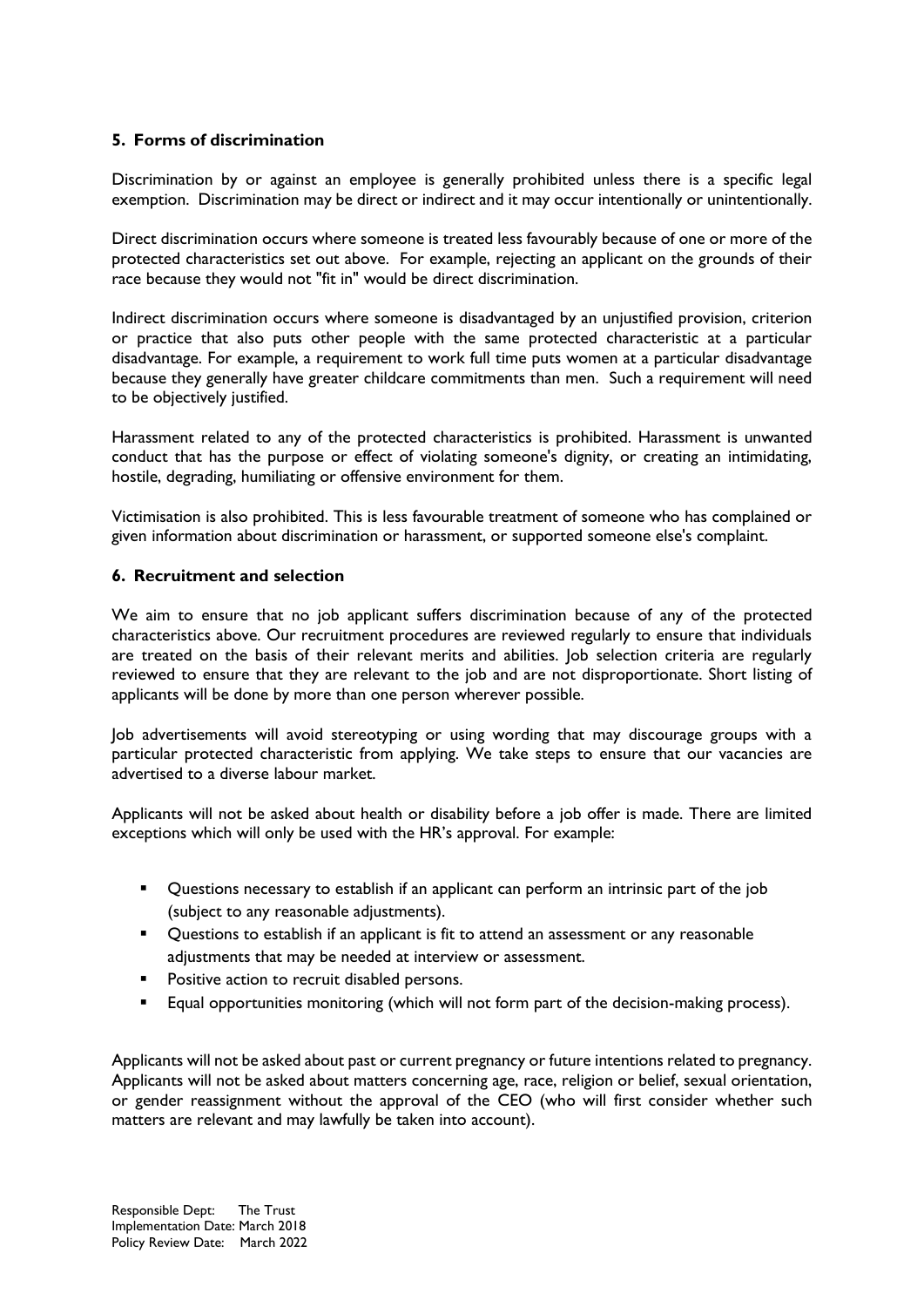We are required by law to ensure that all staff are entitled to work in the UK. Assumptions about immigration status will not be made based on appearance or apparent nationality. All prospective employees, regardless of nationality, will be expected to produce original documents (such as a passport) before employment starts, to satisfy current immigration legislation. The list of acceptable documents is available from the UK Border Agency.

To ensure that this policy is operating effectively, and to identify groups that may be underrepresented or disadvantaged in our organisation, we monitor applicants' ethnic group, gender, disability, sexual orientation, religion and age as part of the recruitment procedure. Provision of this information is voluntary and it will not adversely affect an applicant's chances of recruitment or any other decision related to their employment. The information is removed from applications before short listing, and kept in an anonymised format solely for the purposes stated in this policy. Analysing this data helps us take appropriate steps to avoid discrimination and improve equality and diversity.

#### **7. Staff training and promotion and conditions of service**

Staff training needs will be identified through regular staff appraisals. All staff will be given appropriate access to training to enable them to progress within the organisation and all promotion decisions will be made on the basis of merit.

Workforce composition and promotions will be regularly monitored to ensure equality of opportunity at all levels of the organisation. Where appropriate, steps will be taken to identify and remove unjustified barriers and to meet the special needs of disadvantaged or underrepresented groups.

Our conditions of service, benefits and facilities are reviewed regularly to ensure that they equal opportunities for all.

### **8. Termination of employment**

We will ensure that redundancy criteria and procedures are fair and objective and are not directly or indirectly discriminatory.

We will also ensure that disciplinary procedures and penalties are applied without discrimination, whether they result in disciplinary warnings, dismissal or other disciplinary action.

#### **9. Disability discrimination**

If you are disabled or become disabled, we encourage you to tell us about your condition so that we can support you appropriately.

If you experience difficulties at work because of your disability, you may wish to contact your line manager or Human Resources to discuss any reasonable adjustments that would help overcome or minimise the difficulty. Your line manager or a member of the HR team may wish to consult with you and a medical adviser(s) about possible adjustments. We will consider the matter carefully and try to accommodate your needs within reason. If we consider a particular adjustment would not be reasonable we will explain our reasons and try to find an alternative solution where possible.

We will monitor the physical features of our premises to consider whether they place disabled workers, job applicants or service users at a substantial disadvantage compared to other staff. Where reasonable, we will take steps to improve access for disabled staff and service users.

#### **10. Zero hours, Fixed-term employees and agency workers**